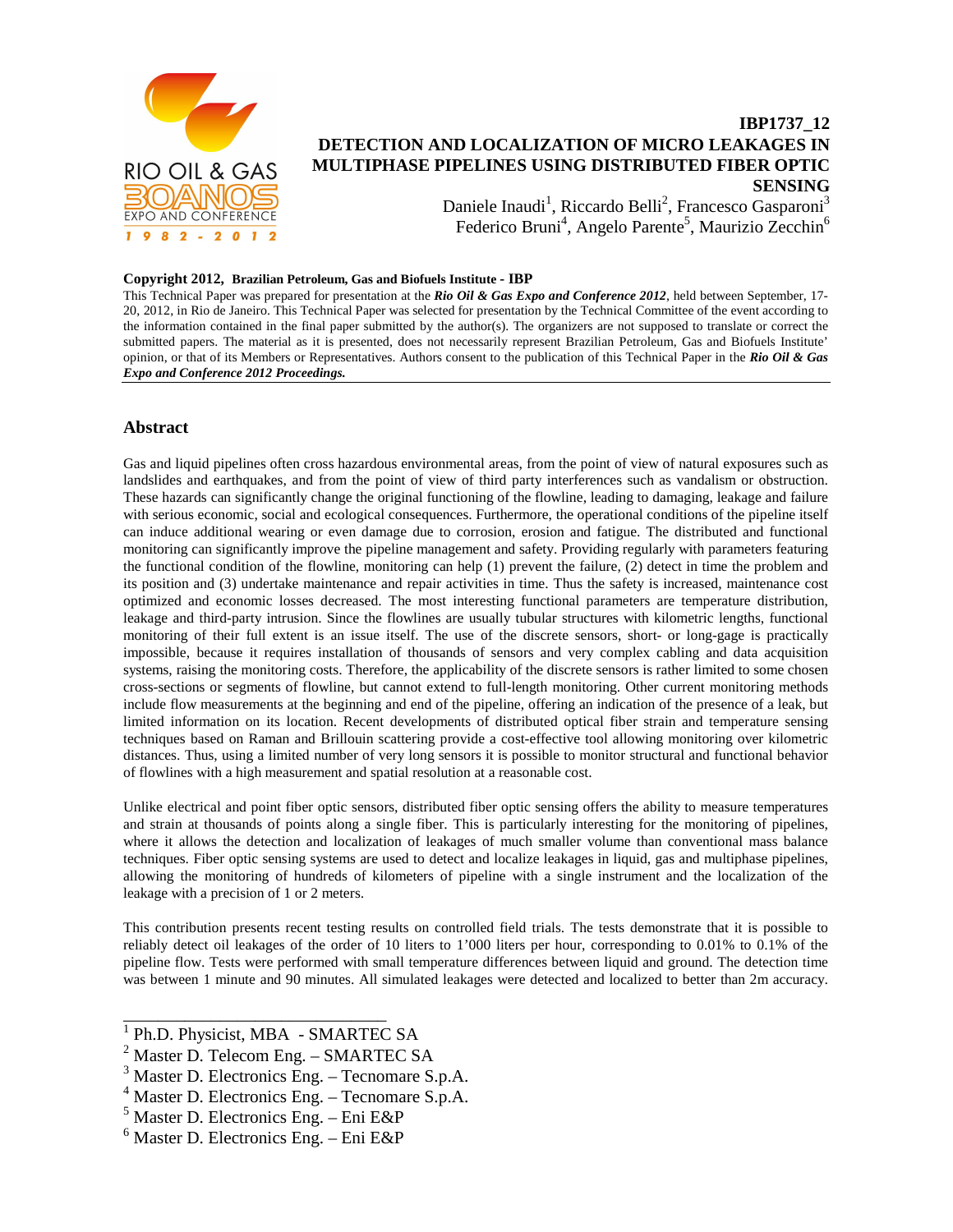The paper describes the main parameters that affect the response time and detection volume, including the relative position of the leak to the sensing cable, temperature contrast and instrument performance.

The second test presented in this paper was carried out in the framework of an Eni R&D project, Eni (Engineering Research & Development Department) and Tecnomare to develop and qualify a multi-phase leakage detection system based on DTS technology. Performances were verified during a phase of experimental activities in a custom-developed test plant, simulating operation of a buried pipeline and allowing generation of leakages with controlled characteristics. The test plant was characterized by significant peculiarities and improvements with respect to similar known experiences, in particular in terms of

- Use of a 14" real section of pipeline (with and without concrete coating) with 16 leakage points, distributed in 4 sections.
- Possibility to simulate liquid, gas and multiphase leakages.
- Reproduce the thermal field generated by the pipeline in the soil (temperature  $35-65^{\circ}$ C).
- Test over distances up to 25 km, simulating long pipelines.
- Optical DTS cables installed around the test pipe at different distances (0 to 40 cm) and radial position.

The use of a distributed fiber optic monitoring system allows a continuous monitoring and management of pipelines, increasing their safety and allowing the pipeline operator to take immediate decisions on the operations and maintenance of the pipe. The presented monitoring system and the qualification tests shown in this paper demonstrate how it is possible to detect and precisely localize micro leakages from oil and multiphase pipelines with unprecedented sensitivity.

Recent developments in distributed fiber sensing technology allow the monitoring of 100 km of pipeline from a single instrument and of up to 300 km with the use of optical amplifiers. To achieve the above-mentioned goals and take full advantage of the described sensing technology, it is however fundamental to select and install appropriate sensing cables, adapted to the specific sensing need. While it is generally easier to install sensing cables during the pipeline construction phases, it is sometimes possible to retrofit existing pipelines. In some cases it is even possible to use existing fiber optic telecommunication lines installed along a pipeline for temperature monitoring and leakage detection.

### **1. Introduction**

Unlike electrical and point fiber optic sensors, distributed sensors [1, 2] offer the unique characteristic of being able to measure physical and chemical parameters along their whole length, allowing the measurements of thousands of points using a single transducer. The most developed technologies of distributed fiber optic sensors are based on Raman and Brillouin scattering. Both systems make use of a nonlinear interaction between the light and the silica material of which the fiber is made. If light at a known wavelength is launched into a fiber, a very small amount of it is scattered back at every point along the fiber. Besides the original wavelength (called the Rayleigh component), the scattered light contains components at wavelengths that are different from the original signal (called the Raman and Brillouin components). These shifted components contain information on the local properties of the fiber, in particular strain and temperature. Figure 1 shows the main scattered wavelengths' components for a standard optical fiber. It can be noticed that the frequency position of the Brillouin peaks is dependent on the strain and temperature conditions that were present at the location along the fiber where the scattering occurred, while the intensity of the Raman peak is temperature dependent.



Fig.1. Light scattering in optical fiber.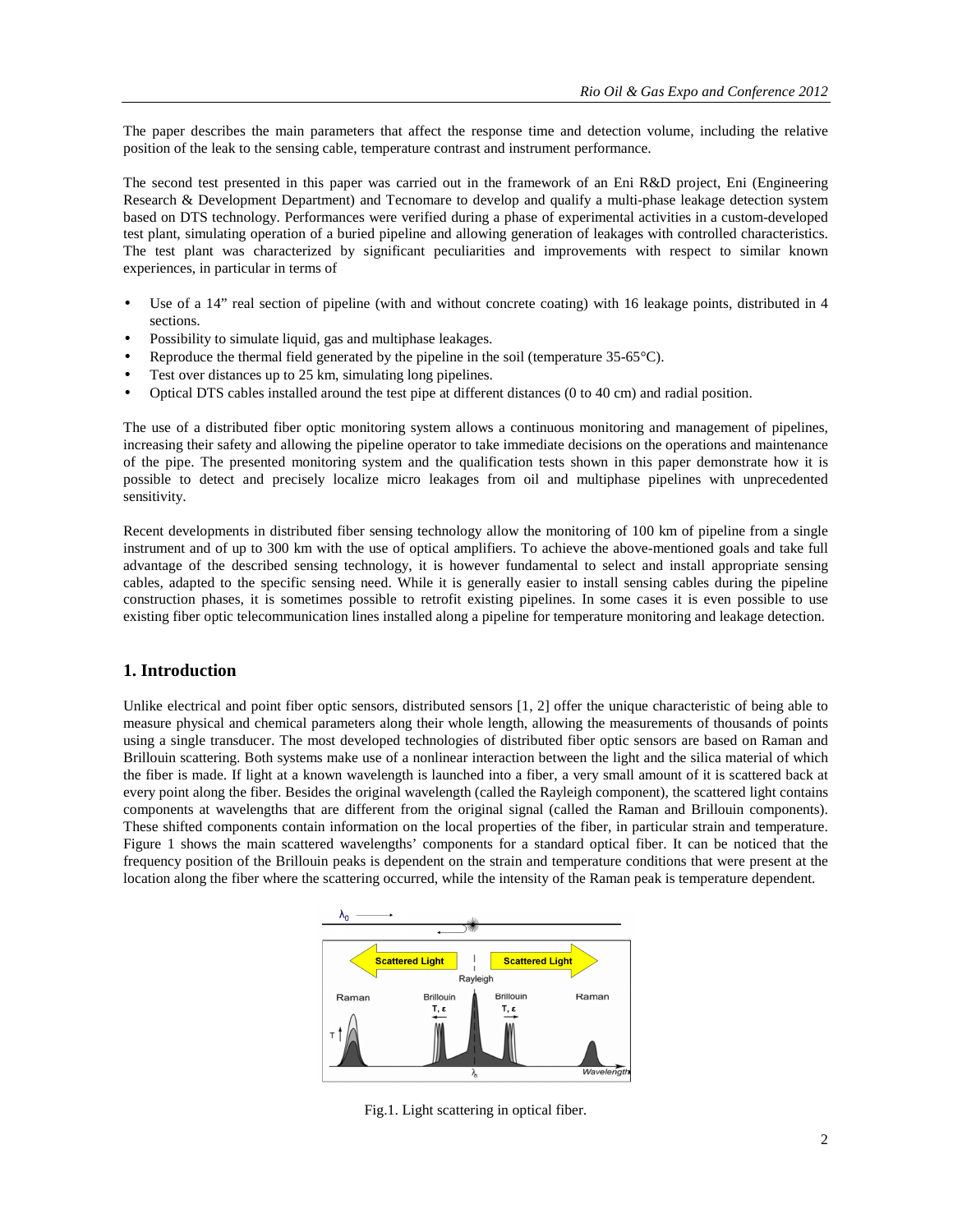When light pulses are used to interrogate the fiber, it becomes possible, using a technique similar to RADAR, to discriminate different points along the sensing fiber by the different time-of-flight of the scattered light. Combining the radar technique and the spectral analysis of the returned light one can obtain the complete profile of strain or temperature along the fiber. Typically it is possible to use a fiber with a length of up to 30 km and obtain an average strain and temperature readings over 1 meter. In this publication we would talk of a distributed sensing system with a measurement range of 30 km and a spatial resolution of 1 m.

Raman scattering is the result of a nonlinear interaction between the light traveling in a fiber and silica. When an intense light signal is shined into the fiber, two frequency-shifted components called respectively Raman Stokes and Raman anti-Stokes will appear in the backscattered spectrum. The relative intensity of these two components depends on the local temperature of the fiber. Systems based on Raman scattering typically exhibit a temperature resolution of the order of 0.1°C and a spatial resolution of 1m over a measurement range up to 8 km.

For temperature measurements, the Brillouin sensor is a strong competitor to systems based on Raman scattering, while for strain measurements it has practically no rivals. Brillouin scattering is the result of the interaction between optical and sound waves in optical fibers. Thermally excited acoustic waves (phonons) produce a periodic modulation of the refractive index. Brillouin scattering occurs when light propagating in the fiber is diffracted backward by this moving grating, giving rise to a frequency-shifted component by a phenomenon similar to the Doppler shift. The most interesting aspect of Brillouin scattering for sensing applications resides in the temperature and strain dependence of the Brillouin shift. This is the result of the change the acoustic velocity according to variation in the silica density. Systems based on Brillouin scattering systems offer a temperature resolution of 0.1°C, a strain resolution of 20  $\mu$  and a measurement range of 30 km with a spatial resolution of 1 m [3].

#### **2. Pipeline Leakage Detection**

The basic principle of pipeline leakage detection through the use of distributed fiber optic sensing relies on a simple concept: when a leakage occurs at a specific location along the pipeline, the temperature distribution around the pipeline changes. This change in temperature is localized both in space (a few meters around the leakage location) and in time (the onset of the leak). This makes the algorithmic detection of leaks relatively easy to implement. The origin of the temperature disturbance around the pipeline depends on the type of pipeline and its surroundings. The most typical effects are the following:

- The released liquid is warmer than the surrounding soil (typical for buried oil and liquid pipelines).
- The released gas produces a local cooling due to pressure release (typical for buried, underwater and surface gas pipelines).
- The released liquid changes the thermal properties of the soil, in particular thermal capacity, and influences the natural day/night temperature cycles.
- A warm plume is formed around the pipeline (typical for underwater oil and liquid pipelines).
- In the case of multiphase pipelines a combination of the above can occur.
- The above effects influence the ideal cable placement around the pipeline.

In the case of a buried oil pipeline the best location for the sensing cable is below the pipe, but not in direct contact. At that position there is a maximum probability of collecting the released oil, independently from the leakage location. This is depicted in Figure 2.



Fig.2. Detection of a liquid leak through a cable placed under the pipeline.

If the pipeline is installed below the water table or underwater, the oil will have a tendency to rise and not to sink. In this case, the ideal placement is reversed.

As we have pointed out, a gas leakage produces a temperature drop at the leak location. This has the tendency to cool down the pipeline itself and its surroundings. The best position for the temperature sensing cable in such a situation is in direct contact with the pipeline surface. In this case we make use of the good thermal conduction properties of the pipeline itself to transfer the cooling from the leak to the cable. An example of such installation is depicted in Figure 3.

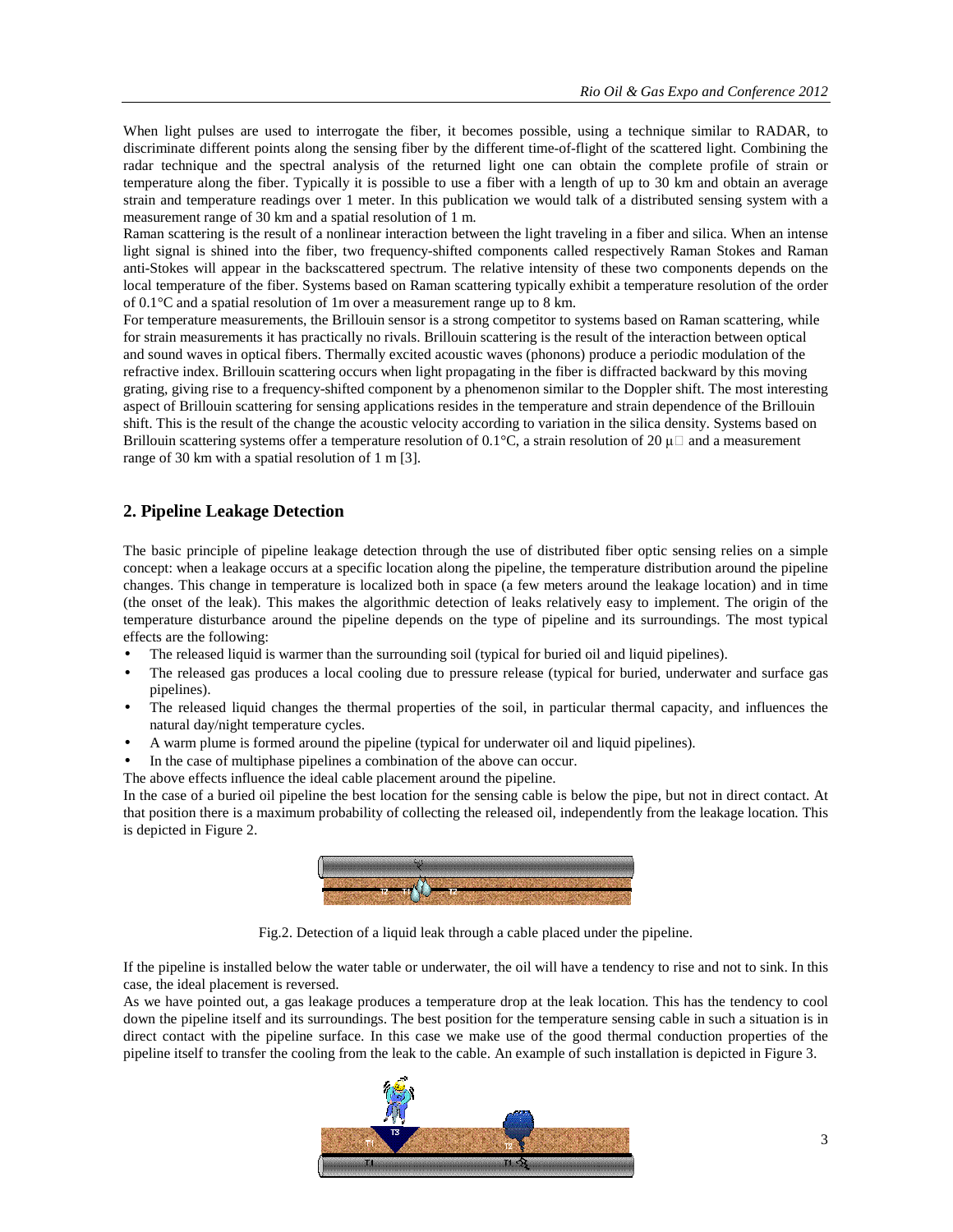Fig.3. Detection of a gas leak through a cable placed above the pipeline.

This arrangement can also be used to detect an intrusion attempt. When the pipe surface is exposed to the air, this also produces a local thermal change that can be detected by the same cable. In this situation, the best location is obviously above the pipeline.

### **3. Qualification Tests**

In the following sections we will present two qualification tests that were performed to demonstrate the ability of a distributed fiber sensor to detect oil and multiphase leakages, respectively.

#### **4. Oil Micro Leakage Simulation**

To simulate an oil micro leakage from a buried pipeline, a test has been performed at the premises of Praoil in Italy. The optical fiber cable, containing two optical fibers, was buried in a small layer of sand at approximately 1.5 m below ground. Successively, a polyethylene pipe was placed above the cable, in a serpentine, and provided with taps allowing a controlled injection of water in the ground. Several taps were installed with varying horizontal and vertical distances in respect to the sensing cable. Each tap was also instrumented with a volume meter to asses the leak volume. The temperature of the injected water could also be adjusted to simulate different operational conditions. Figure 4 illustrates the testing setup.



Fig.4. Leakage detection simulation arrangement. Several taps, with volume meters are used to generate controlled leaks.

In a first testing session, four micro leakages were produced in sequence at different locations. The following table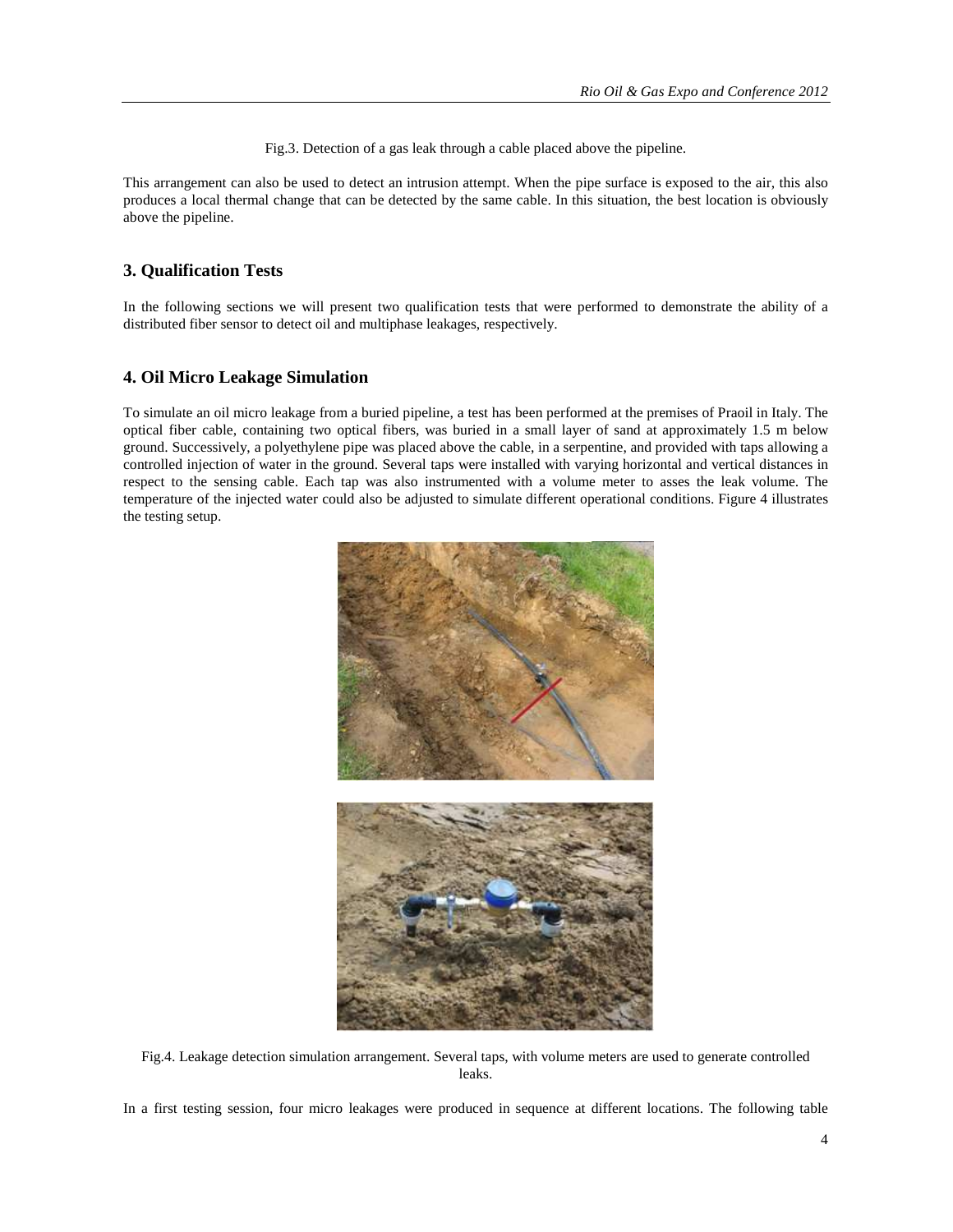summarizes the leaks.

| <b>TIME</b> | <b>TAP</b>             | <b>FLOW</b><br><b>RATE</b><br>[1/min] | <b>TOTAL LEAK</b><br>VOLUME $[m^3]$ |
|-------------|------------------------|---------------------------------------|-------------------------------------|
| 15.12       | D1 opening             | 10                                    | 0.08                                |
| 15.20       | D1 closing             |                                       |                                     |
| 15.20       | D <sub>2</sub> opening | 16                                    | 0.40                                |
| 15.45       | D <sub>2</sub> closing |                                       |                                     |
| 15.45       | D <sub>3</sub> opening | 14                                    | 0.91                                |
| 16.50       | D <sub>3</sub> closing |                                       |                                     |
| 17.00       | D <sub>4</sub> opening | 6                                     | 0.06                                |
| 17.10       | D4 closing             |                                       |                                     |

Table 1. Test program

The next Figure 5 shows the raw temperature data recorded during the test. Although temperature profiles were recorded every minute, for clarity, we have depicted only one measurement every 10 minutes.



Fig.5. Raw temperature data for the leakage test.

The initial temperature variations, from the beginning of the cable to approximately 38m corresponding to a section of the sensing cable above ground, are due to different contact with the ground and sunshine conditions. From meter 38 to 117 the optical cable is buried in the ground and its temperature is much more constant, around 12°C. From meter 117 to 158 the optical cable is again in the air and than re-enters the ground coming back in the opposite direction. The interesting section for the experiment is therefore the one between 38 and 117 meters. In figure 7 it is already possible to observe a couple of temperature peaks at leakage locations, however other leaks are not easily visible and additional processing is therefore necessary.

The first step is to transform absolute information into relative information where the temperature is plotted relatively to a reference temperature profile obtained at the beginning of the test. Once this is done, we obtain the results shown in Figure 6. All four micro leakages are now clearly visible. It has also been noticed that the first leakage was in the transition zone between buried and exposed section of the pipe and optical cable.

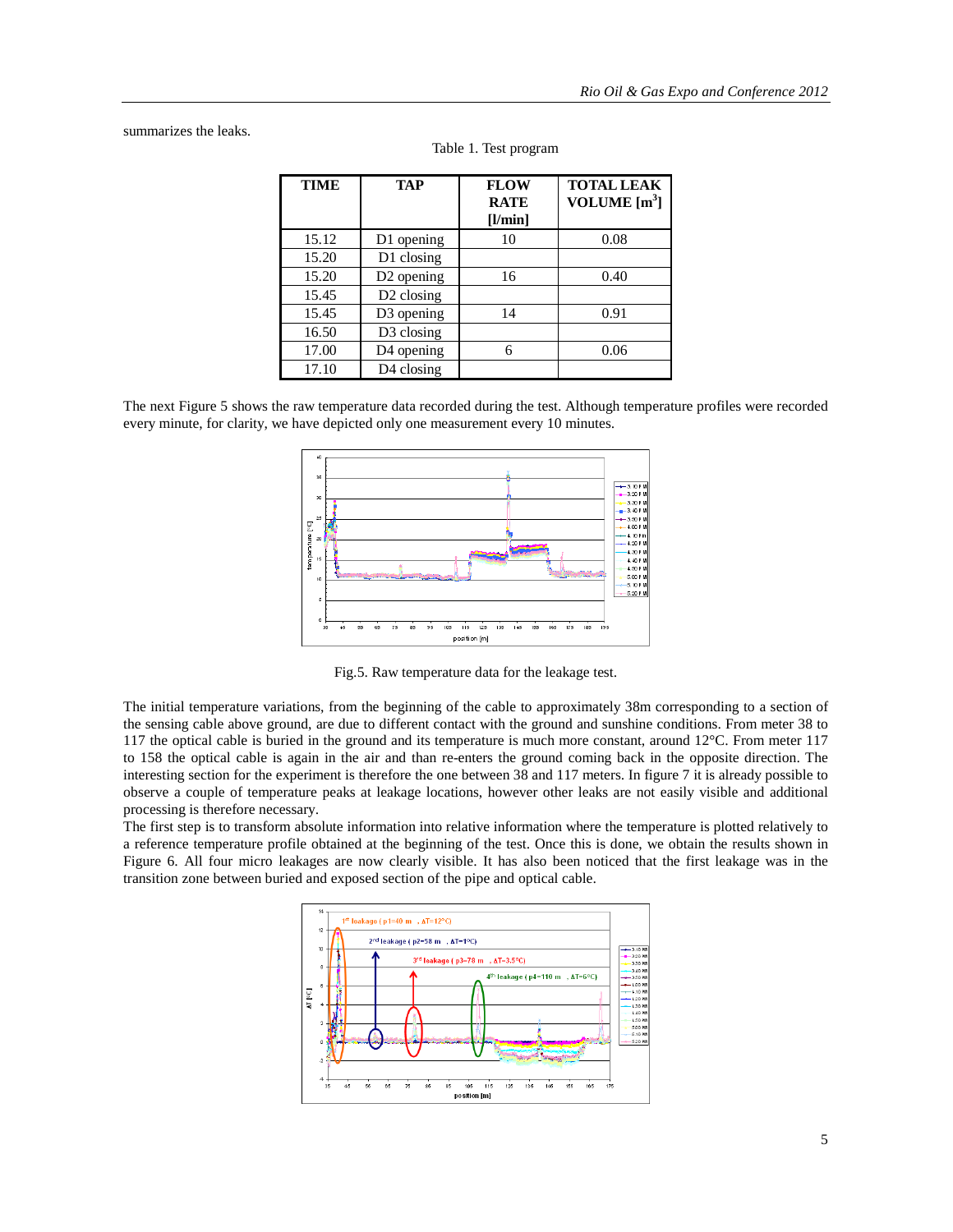Fig.6. Relative temperature data for the leakage test.

In order to quantify the detection time and released volume we will now concentrate on a single leak and observe the associated temperature evolution. Figure 7 shows the temperature evolution at the location of leakage 3.



Fig.7. temperature and leaked volume evolution at leak location 3.

In this case the leakage was started at 3:40 PM. The temperature started rising at 4:20 PM and reached the preset threshold level of 0.5°C at 4:30, 50 minutes after the leakage started. During those 50 minutes a total of 0.6 cubic meters of water have been released in the ground. The maximum temperature change was of the order of 3.5°C, while the injected water had a temperature of 20°C above the ground temperature. This experiment was one of those showing a relatively slow response because of the large lateral distance between the injection point and sensing cable.

In a second testing day, one micro leakage was produced at position 110 m along the pipeline. The particularity of this test was the low ∆T of approximately 3°C between the injected water and the ground. Although these environmental conditions are unusual for oil pipeline it has been decided to perform this test to evaluate monitoring system capabilities. All the considerations that have been done for the first testing session are still valid. After acquisition and data processing we obtained the result shown in Figure 8 where the micro leakage is clearly visible.



Fig.8. Relative temperature data for the leakage test.

In order to quantify the detection time and released volume we will now concentrate on the leak trend and observe the associated temperature evaluation. Figure 9 shows the temperature evaluation and leakage volume.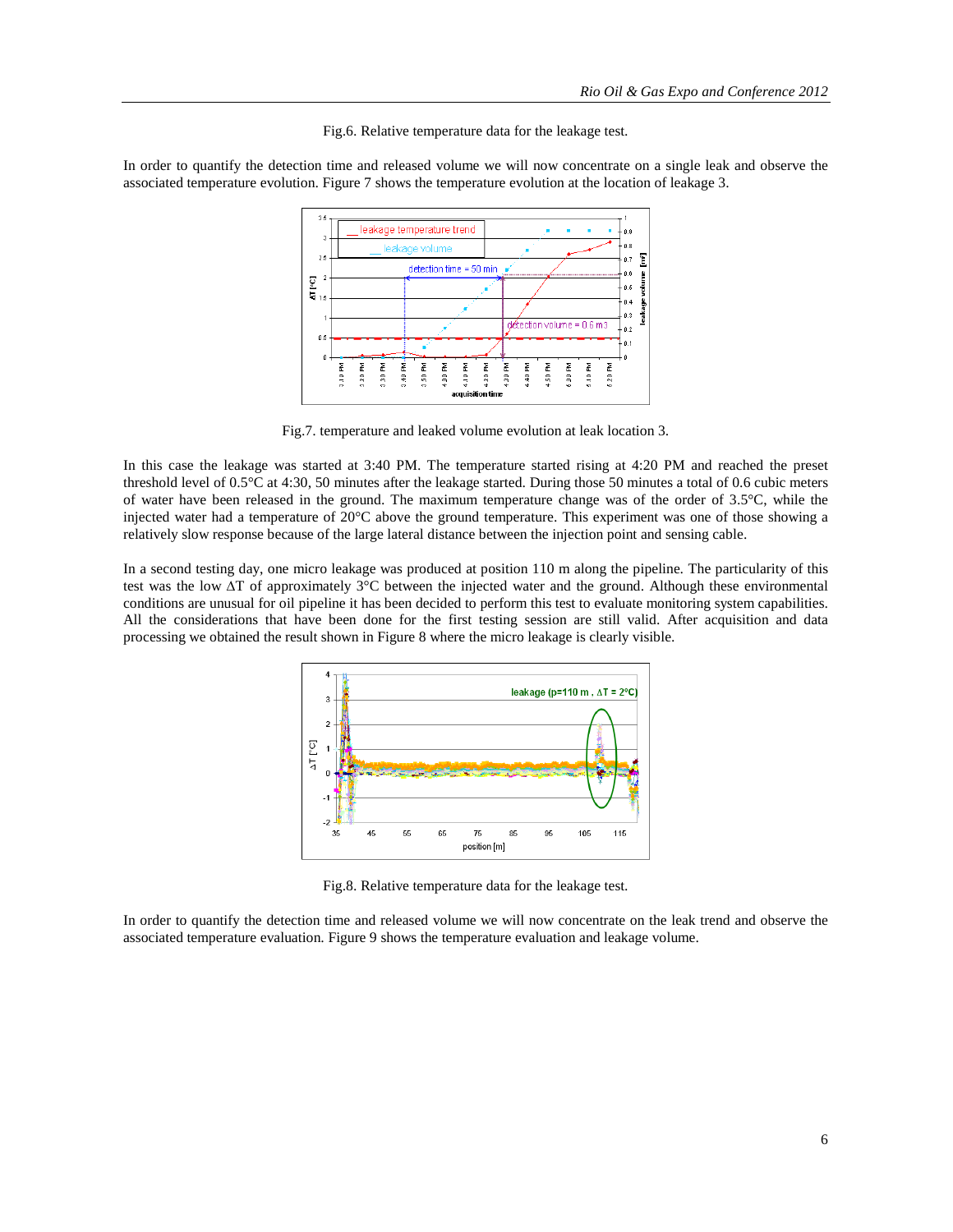

Fig.9. Temperature and leaked volume evolution at leak location D5, 2nd test with ∆T=3°C.

In this case the leakage was started at 14.52 PM, the temperature started rising at 14.57 PM and reached the preset threshold level of 0.5°C at 14.59 PM, 7 minutes after the leak started. During those 7 minutes a total of 0.078 cubic meters of water have been released in the ground. The temperature change was of the order of 2°C.

The following table resumes the results of all the performed tests, where  $\Delta T$  is the water to ground temperature difference:

| <b>TAP</b> | <b>FLOW</b><br><b>RATE</b><br>[1/min] | ΔT<br>[°C] | <b>DETECTION</b><br><b>TIME</b> [min] | <b>LEAK</b><br><b>DETECTION</b><br><b>LACKAGE</b><br>VOLUME $[m^3]$ |
|------------|---------------------------------------|------------|---------------------------------------|---------------------------------------------------------------------|
| D1         | 10                                    | 20         |                                       | 0.005                                                               |
| D2         | 16                                    | 20         | 80                                    | 0.400                                                               |
| D3         | 14                                    | 20         | 50                                    | 0.600                                                               |
| D4         |                                       | 20         | $\mathfrak{D}$                        | 0.010                                                               |
| D5         | 13                                    |            |                                       | 0.078                                                               |

Table 2. Test results

In summary, these tests used a small diameter pipe to simulate micro leakage along a larger pipeline with a typical flow rate between 300 and 3500 m3 per hour. Average flow rate of the leakage is 0.6 m3 per hour, corresponding to a detected leakage of 0.1 for a flow of 300 m3/h and of 0.01% for a flow of 3500 m3/h. This is significantly better than any available volume balance method currently available. Detection time was between 1 and 80 minutes and the accuracy in leakage localization was better than 2 m (difference between detected position and real position along the pipeline). In test 5, performed in a different day, the temperature difference between liquid and ground was only 3°C, but the detection time remained of only 7 minutes for a leakage of 0.078%.

The variability in the detection time and volume reflects the different local conditions and in particular:

- Permeability of the soil (type of soil).
- Compaction of the soil (presence of cracks and pockets).
- Distance between the leakage and the sensor.
- Difference between temperature created by leakage and temperature of the ground.

#### **5. Multiphase Leakage Simulation**

In the framework of an Eni R&D project, Eni (Engineering Research & Development Department) and Tecnomare, with the support of Smartec, developed and qualified a multi-phase leakage detection system based on DTS technology during years 2007 and 2008. Performances were verified during a phase of experimental activities in a customdeveloped test plant, simulating operation of a buried pipeline and allowing generation of leakages with controlled characteristics. The test plant was characterized by significant peculiarities and improvements with respect to similar known experiences, in particular in terms of

• Use of a 14" real section of pipeline (with and without concrete coating) with 16 leakage points, distributed in 4 sections.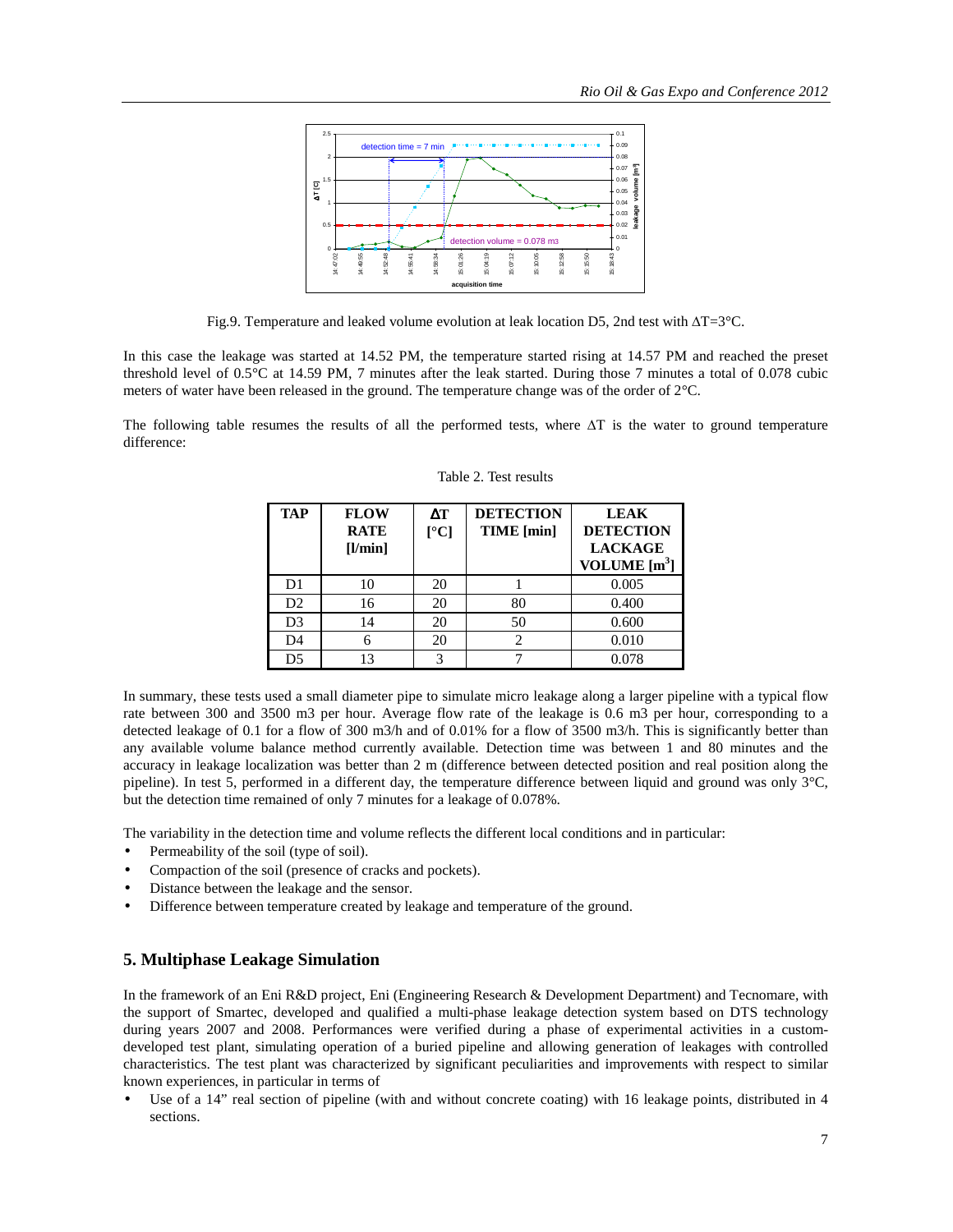- Possibility to simulate liquid, gas and multiphase leakages.
- Reproduce the thermal field generated by the pipeline in the soil (temperature 35-65°C).
- Test over distances up to 25 km, simulating long pipelines.
- Optical DTS cables installed around the test pipe at different distances (0 to 40 cm) and radial position.

Multiphase leakages were obtained mixing liquid and a gas flow generated by two different hydraulic circuits:

- Liquid leakage sub-circuit:
	- o Leakage temperature: 35 65 °C.
	- o Pressure: max 40 bar.
	- o Flow rate: 0-20 l/min.
- Gas leakage sub-circuit:
	- o Temperature: ambient temperature.
	- o Pressure: max 40 bar.
	- o Flow rate: 0-100 g/s.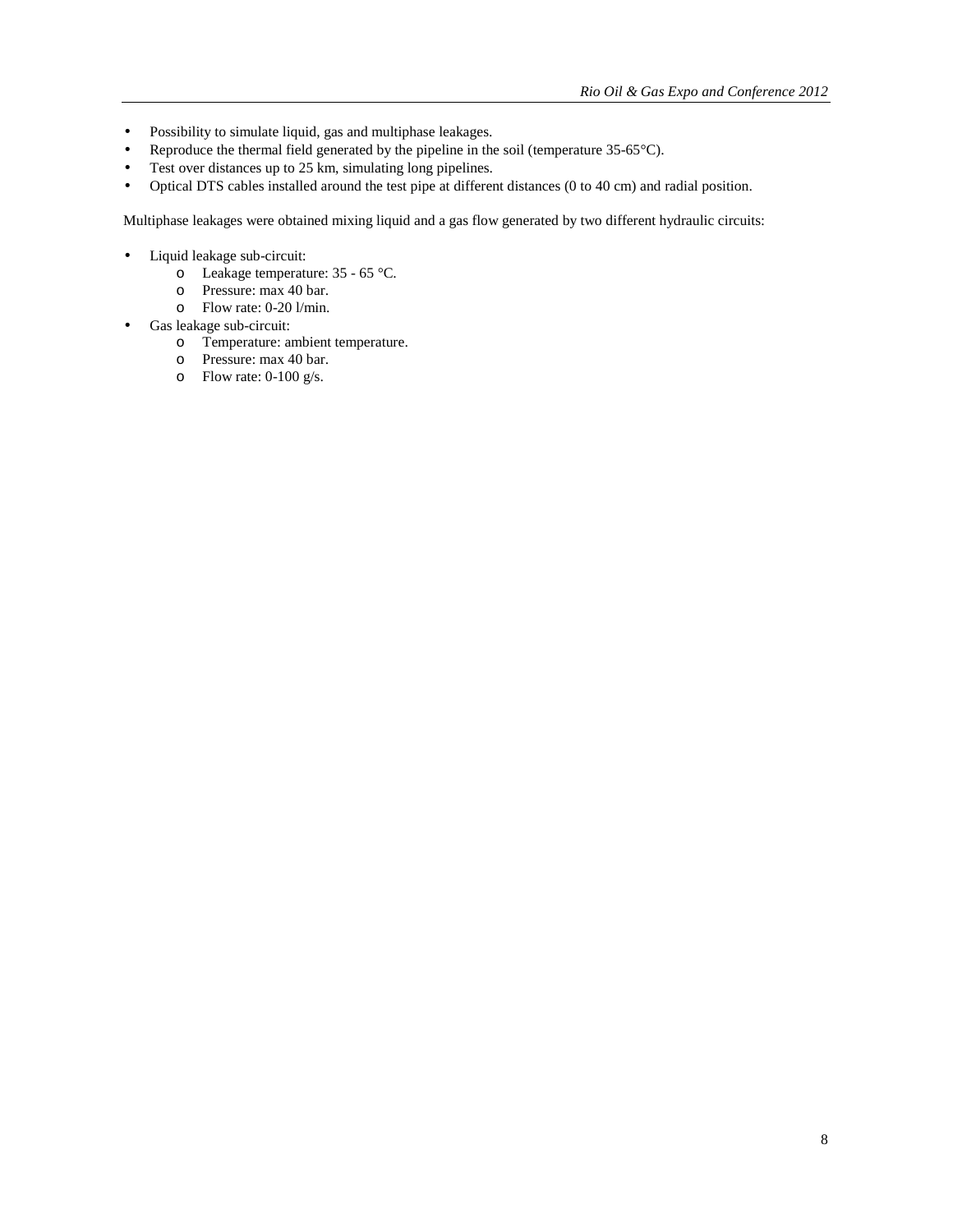

Fig. 10. Test pipe before DTS cable installation. Fig.11. DTS cables support cage placed over the test pipe.



Fig. 12. Liquid leakage circuit. Fig. 13. Thermal map circuit.







Fig. 14. Gas leakage circuit. Fig. 15. Nitrogen bottle packs.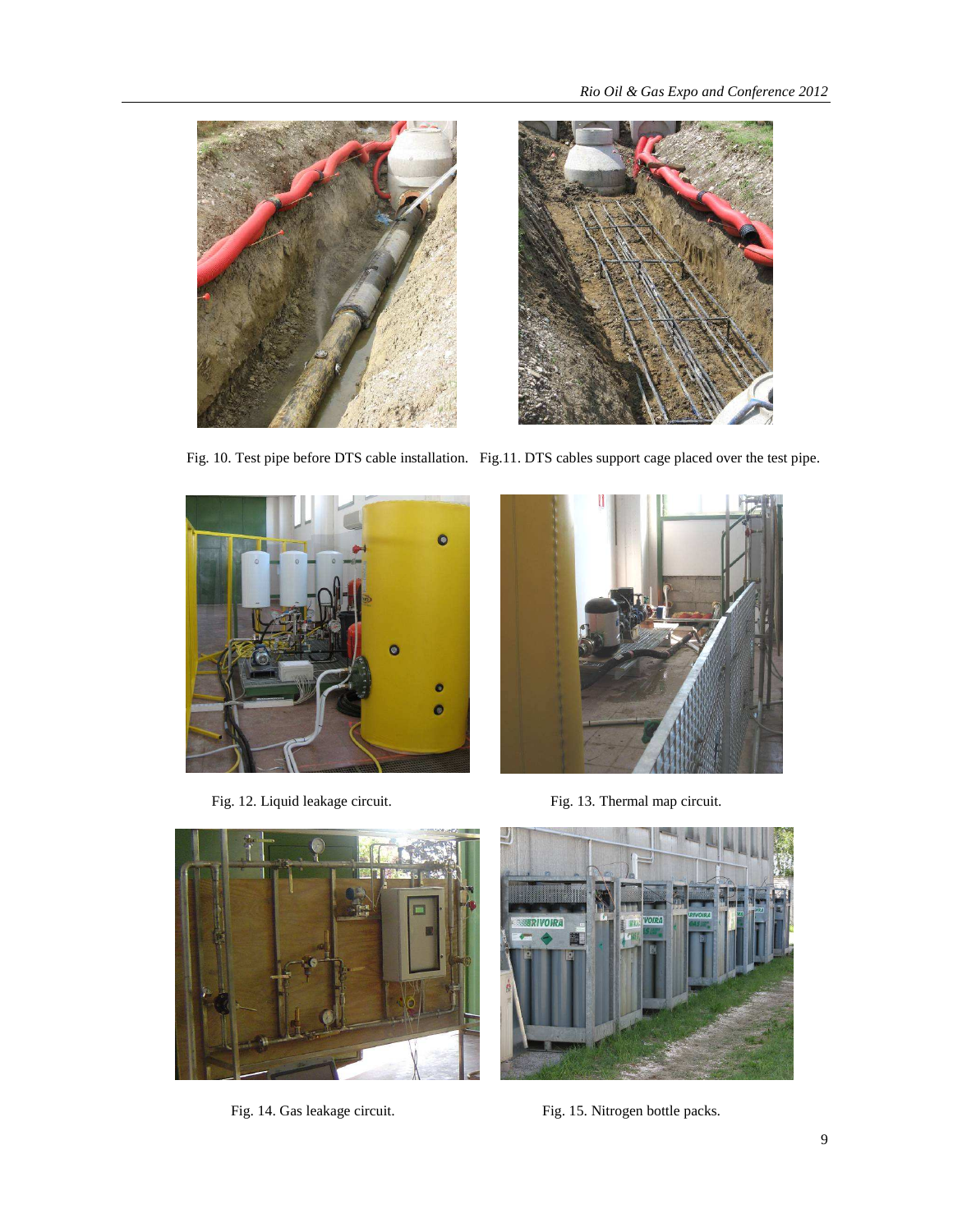"CAGE" CABLE



DTS OUTDOOR SENSOR CABLES

270 m

Three FO cables were used as distributed sensors, for a total length of approximately 390 m. Long distance tests up to 25 km were carried out adding fiber optic spools between the DTS analyzer and the outdoor cable.



Fig.16. Test setup.

Results obtained in 22 multiphase leakage tests demonstrated capability of the fiber optic monitoring system to detect the temperature anomalies generated, also in the most critical conditions (very low flow rates). Significant examples are presented in the following.

#### **5.1 Example 1**

OPTICAL J-BOX

The following differential temperature plot (Fig.17.) represents a typical acquisition profile with a thermal map of 45°C and a multiphase leakage with liquid flow rate 2.5 liter/min and gas flow rate 5 g/s.



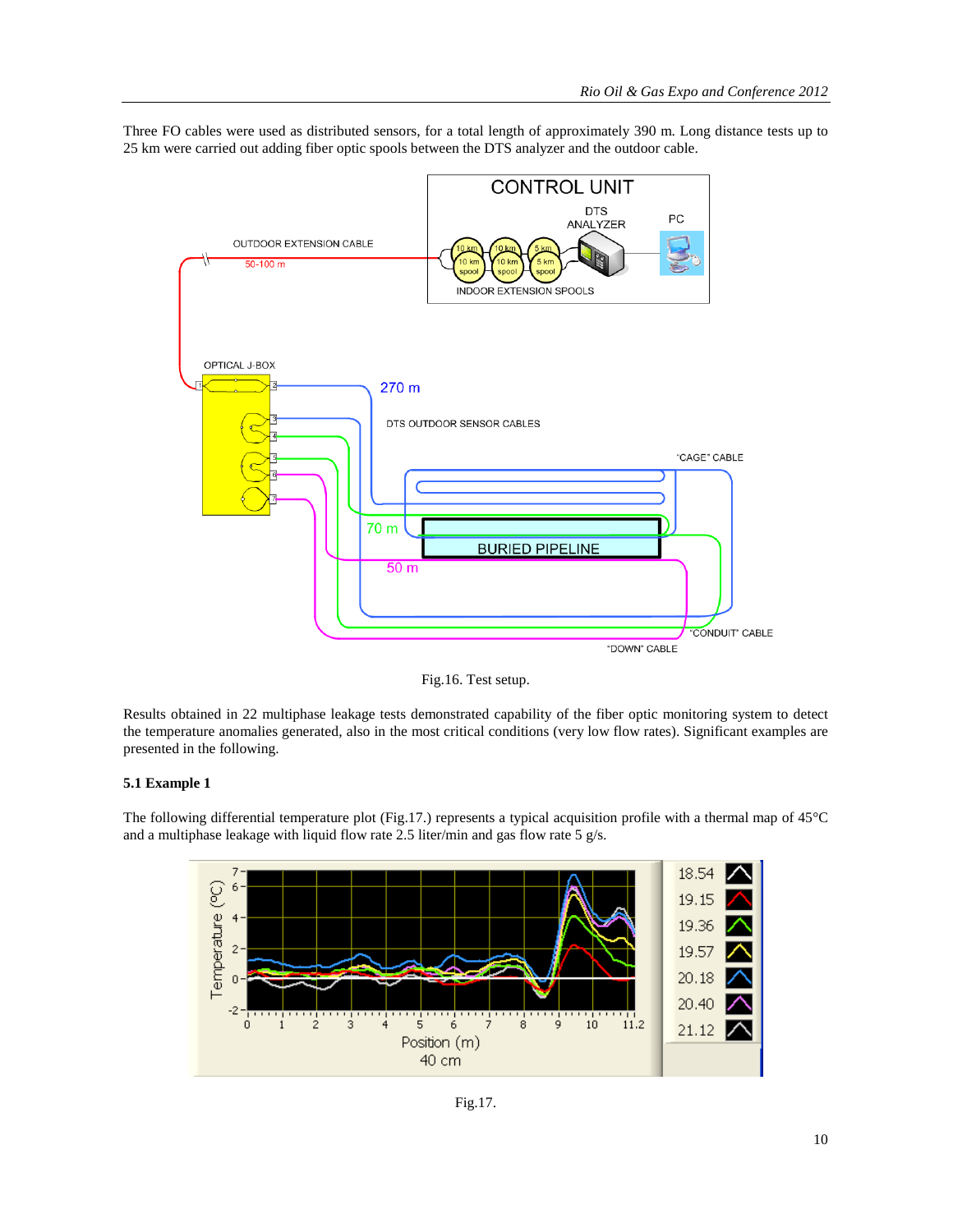

Fig.18. Leakage point.

The multiphase leakage creates a local heating around the pipeline. The heating effect due to the liquid prevails on the cooling due to the Joule-Thomson effect. This effect is clearly visible in correspondence of the leakage point.

#### **5.2 Example 2**

A similar test was carried out with additional 25 km of optical fiber (Fig.19). Test conditions: thermal map 55°C, multiphase leakage with liquid flow rate 10 liter/min and gas flow rate 4 g/s.



Fig.20. Leakage point.

This test demonstrates that the system correctly operates also at longer distances detecting temperature anomalies of several degrees.

#### **5.3 Example 3**

The following example refers to a leakage in the pipeline zone covered with concrete. Test conditions: thermal map 39°C, multiphase leakage with liquid flow rate 7.5 liter/min and gas flow rate 10 g/s. The following charts (Fig.21) illustrates how the leakage can be detected not only by the sensor positioned on the pipe surface (first chart), but also at distance of 10 and 20 cm.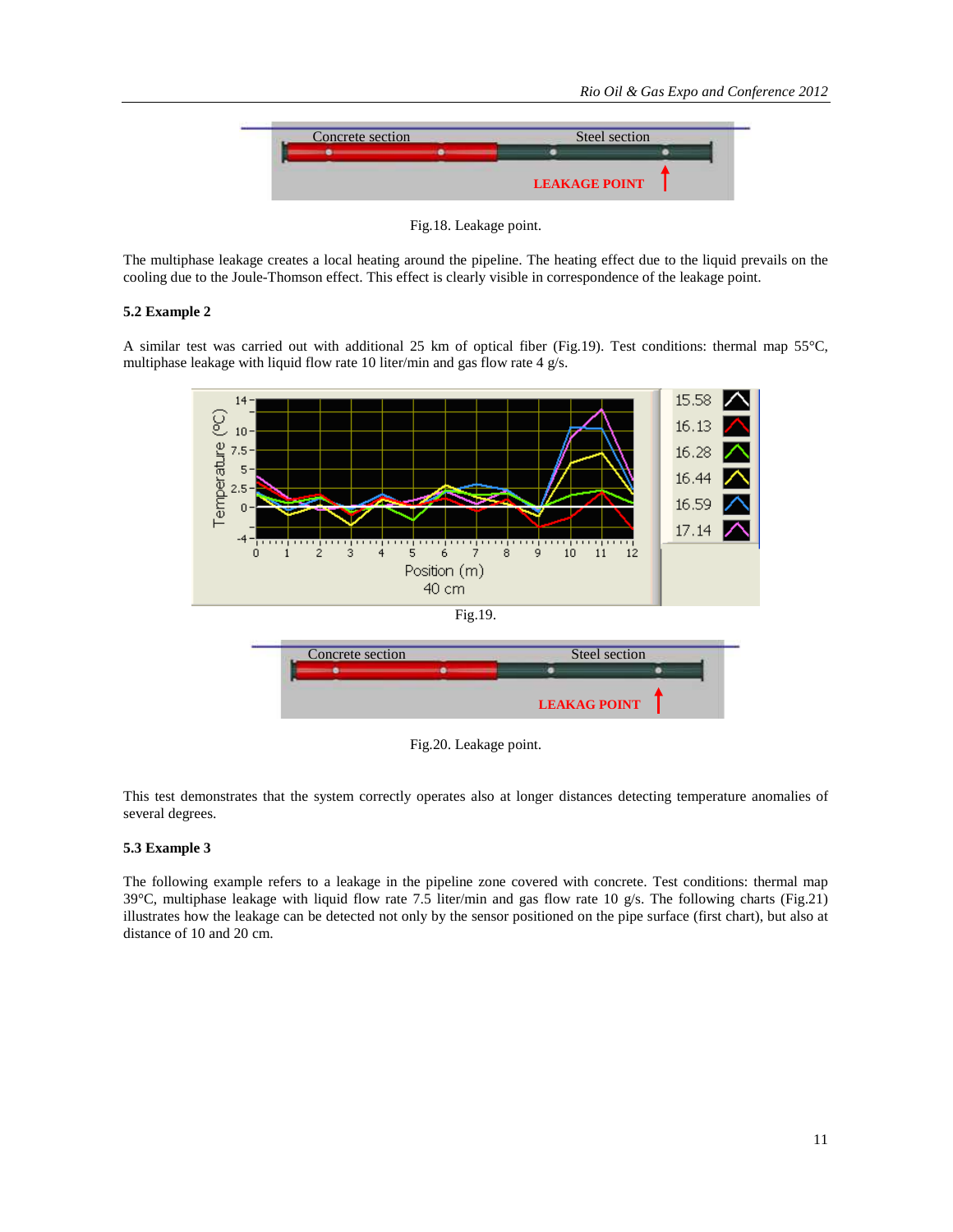





Fig.22. Leakage point.

## **Conclusion**

The use of a distributed fiber optic monitoring system allows a continuous monitoring and management of pipelines, increasing their safety and allowing the pipeline operator to take immediate decisions on the operations and maintenance of the pipe. The presented monitoring system and the qualification tests shown in this paper demonstrate how it is possible to detect and precisely localize micro leakages from oil and multiphase pipelines with unprecedented sensitivity.

Through the identification of temperature anomalies, it is possible to detect and localize small leakages, which cannot be detected by conventional volumetric techniques. Furthermore, the ability to pinpoint the exact location of the leak allows an immediate reaction at the event location, minimizing downtime and ecological consequences.